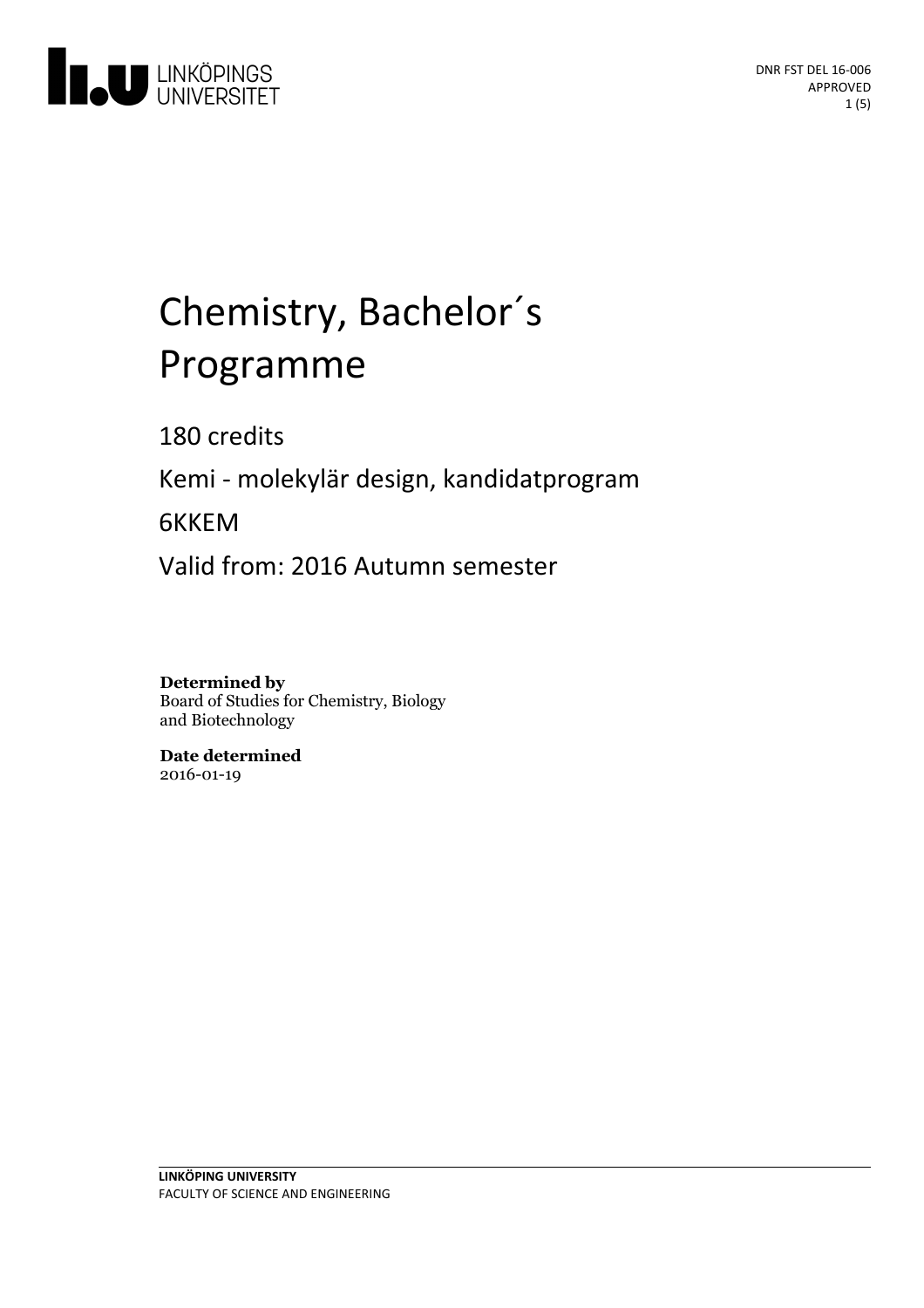### Entry requirements

## Degree in Swedish

Naturvetenskaplig kandidatexamen, 180 hp

### Degree in English

Degree of Bachelor of Science

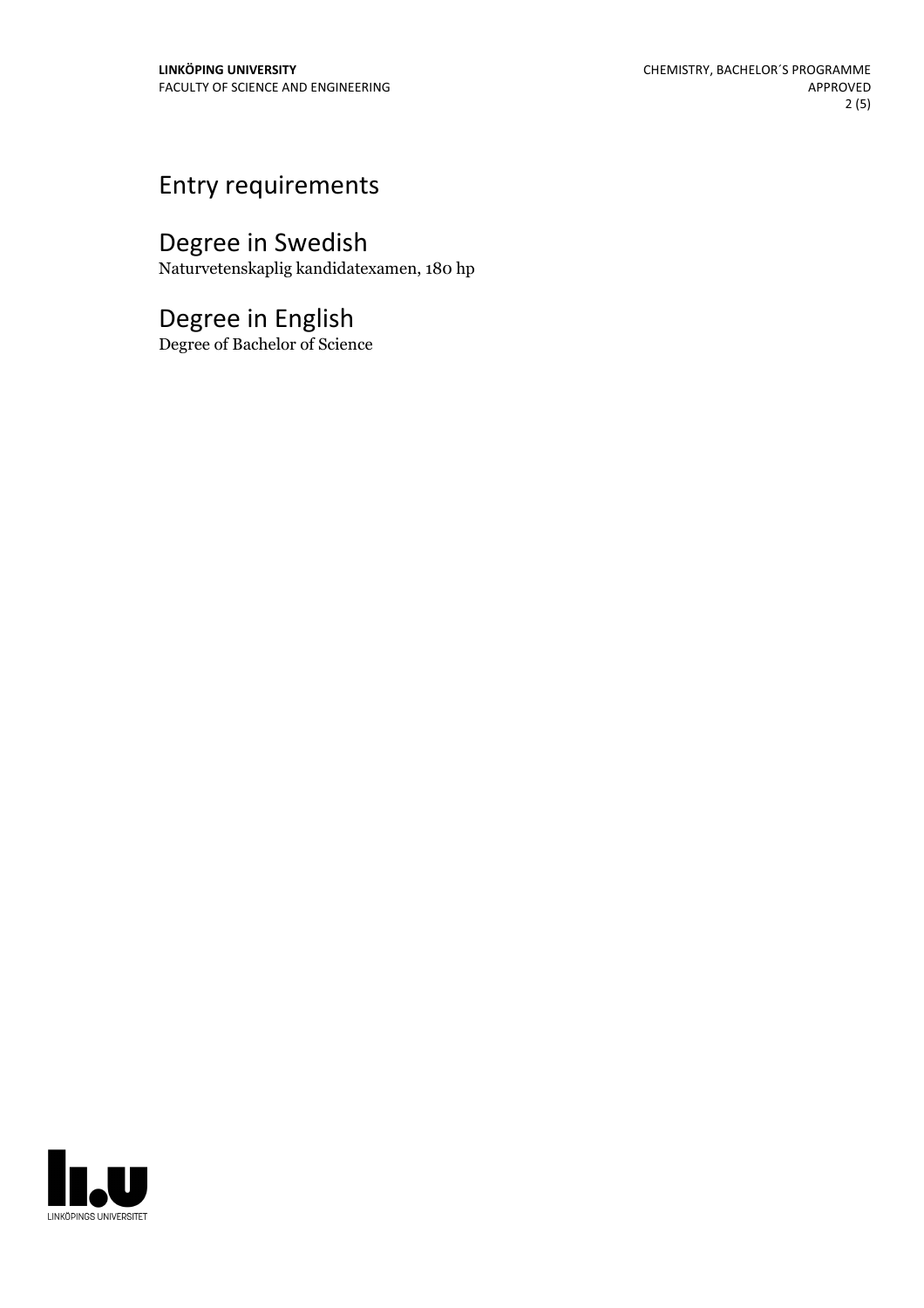## **Curriculum**

#### **Semester 2 (Spring 2017)**

| Course<br>code  | Course name                                    | <b>Credits</b> | Level | Timetable<br>module | <b>ECV</b> |
|-----------------|------------------------------------------------|----------------|-------|---------------------|------------|
| Period 1        |                                                |                |       |                     |            |
| NKEB06          | Inorganic Chemistry                            | 6              | G1X   | 2                   | C          |
| NKEB08          | <b>Experimental Chemistry</b>                  | $6*$           | G1X   | 1                   | C          |
| NMAA07          | Mathematics, second course                     | 6              | G1X   | 3                   | C          |
| TGTU35          | Introduction to University Studies             | $2*$           | G1X   |                     | v          |
| <b>Period 2</b> |                                                |                |       |                     |            |
| NKEB05          | Analytical Chemistry T                         | 6              | G1X   | 2/4                 | C          |
| NKEB08          | <b>Experimental Chemistry</b>                  | $6*$           | G1X   | 1                   | C          |
| NKEB45          | <b>Statistical Tools for Chemical Analysis</b> | 6              | G1X   | 2/4                 | C          |
| TGTU35          | Introduction to University Studies             | $2*$           | G1X   |                     | v          |

### **Semester 3 (Autumn 2017)**

| Course<br>code | Course name                        | <b>Credits</b> | Level | Timetable<br>module | <b>ECV</b> |
|----------------|------------------------------------|----------------|-------|---------------------|------------|
| Period 1       |                                    |                |       |                     |            |
| NKEB04         | Organic Chemistry 2                | 12             | G1X   | 1/2/3               | C          |
| TGTU62         | <b>Professional Tools</b>          | $6*$           | G1X   | 4                   |            |
| Period 2       |                                    |                |       |                     |            |
| NKEB02         | Physical Chemistry, Thermodynamics | 6              | G1X   | 3                   | C          |
| NKEB03         | <b>Analytical Chemistry S</b>      | 6              | G1X   | 1/2                 | C          |
| TGTU62         | <b>Professional Tools</b>          | $6*$           | G1X   | 4                   |            |

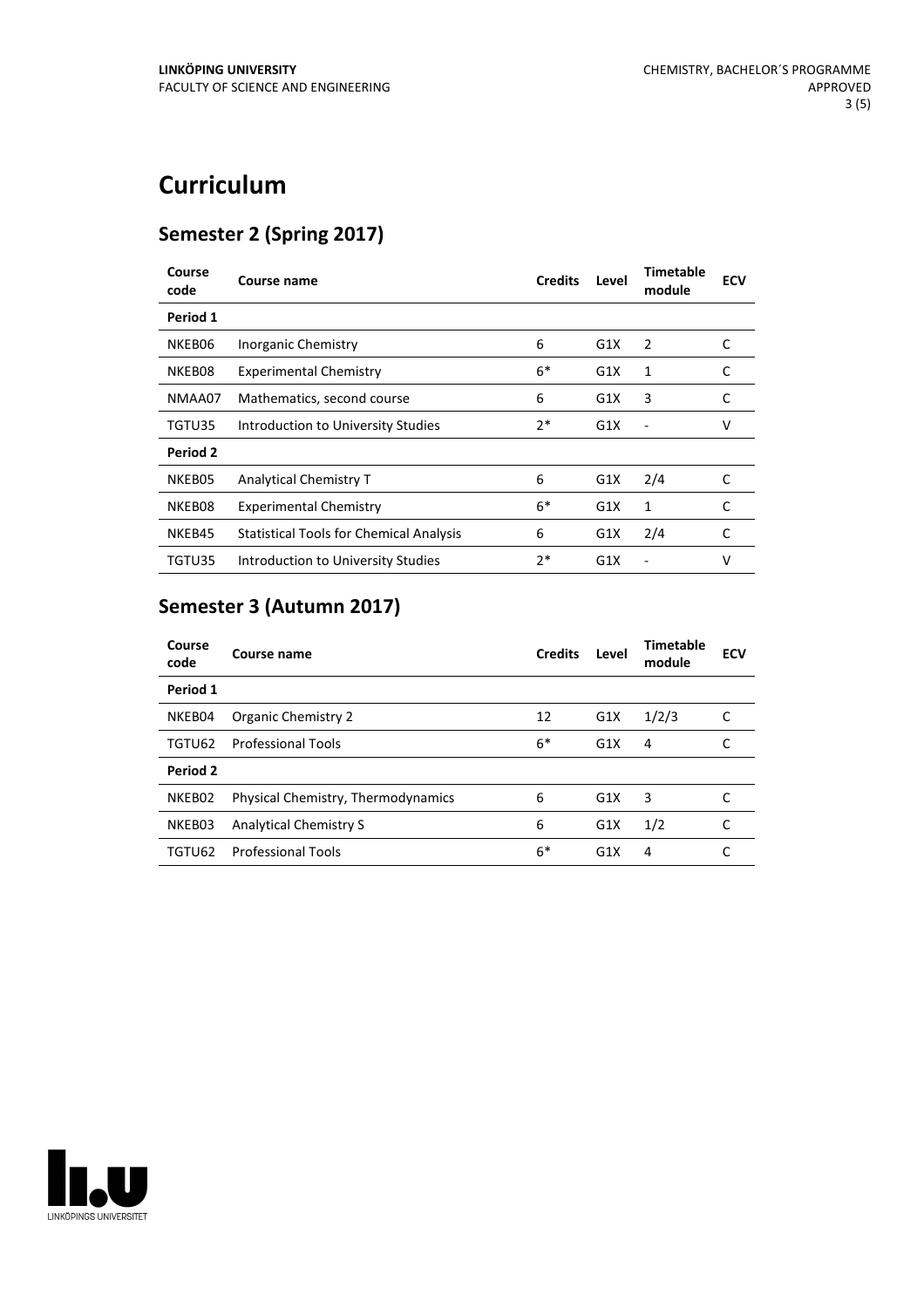#### **Semester 4 (Spring 2018)**

| Course<br>code  | Course name                           | <b>Credits</b> | Level | Timetable<br>module | <b>ECV</b> |
|-----------------|---------------------------------------|----------------|-------|---------------------|------------|
| Period 1        |                                       |                |       |                     |            |
| NKEB09          | Physical Chemistry, Spectroscopy      | 6              | G1X   | 3                   | C          |
| NKEB10          | Analytical Chemistry - Chromatography | 6              | G1X   | $\mathbf{1}$        | C          |
| TFKE47          | <b>Environmental Chemistry</b>        | $6*$           | G2X   | 4                   | C          |
| <b>Period 2</b> |                                       |                |       |                     |            |
| TFKE36          | <b>Biochemistry 2</b>                 | 6              | G2X   | 1/4                 | C          |
| TFKE47          | <b>Environmental Chemistry</b>        | $6*$           | G2X   | 1                   | C          |
| NBIC52          | <b>Molecular Genetics</b>             | 6              | G2X   | 2                   | E          |
| TEAE01          | Industrial Economics, Basic Course    | 6              | G1X   | 2                   | E          |
| TPTE06          | Industrial Placement                  | 6              | G1X   |                     | E          |

#### **Semester 5 (Autumn 2018)**

| Course<br>code  | Course name                         | <b>Credits</b> | Level | Timetable<br>module | <b>ECV</b> |
|-----------------|-------------------------------------|----------------|-------|---------------------|------------|
| Period 1        |                                     |                |       |                     |            |
| NKEC16          | <b>Organic Analytical Chemistry</b> | 12             | G2X   | 1/3                 | C          |
| NKEC23          | Molecular Design - Project Course   | $6*$           | G2X   | 4                   | C          |
| TEAE01          | Industrial Economics, Basic Course  | 6              | G1X   | 2                   | E          |
| <b>Period 2</b> |                                     |                |       |                     |            |
| NKEC22          | <b>Medicinal Natural Products</b>   | 6              | G2X   | 2/4                 | C          |
| NKEC23          | Molecular Design - Project Course   | $6*$           | G2X   | 1                   | C          |
| NVFA09          | Pharmacology                        | 6              | G2X   | 3                   | E          |
| TADI31          | Discrete Mathematics                | 6              | G1X   | 1/3                 | E          |
| TEAE09          | Environmental Law                   | 6              | G1X   | 4                   | E          |